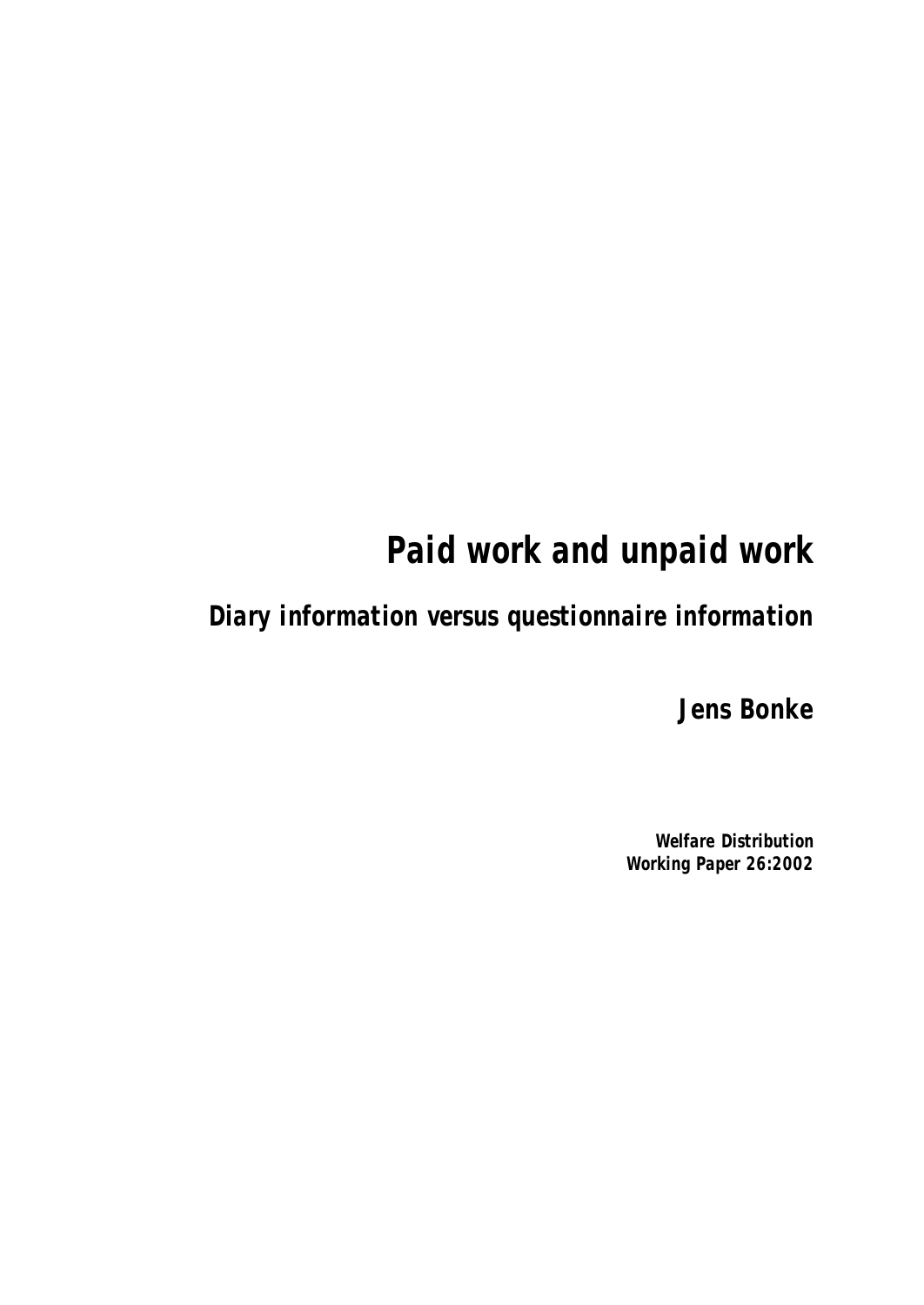## *Paid work and unpaid work*

### *Diary information versus questionnaire information*

**Jens Bonke**

*Welfare Distribution Working Paper 26:2002*

The Working Paper Series of The Danish National Institute of Social Research contain interim results of research and preparatory studies. The Working Paper Series provide a basis for professional discussion as part of the research process. Readers should note that results and interpretations in the final report or article may differ from the present Working Paper. All rights reserved. Short sections of text, not to exceed two paragraphs, may be quoted without explicit permission provided that full credit, including ©-notice, is given to the source.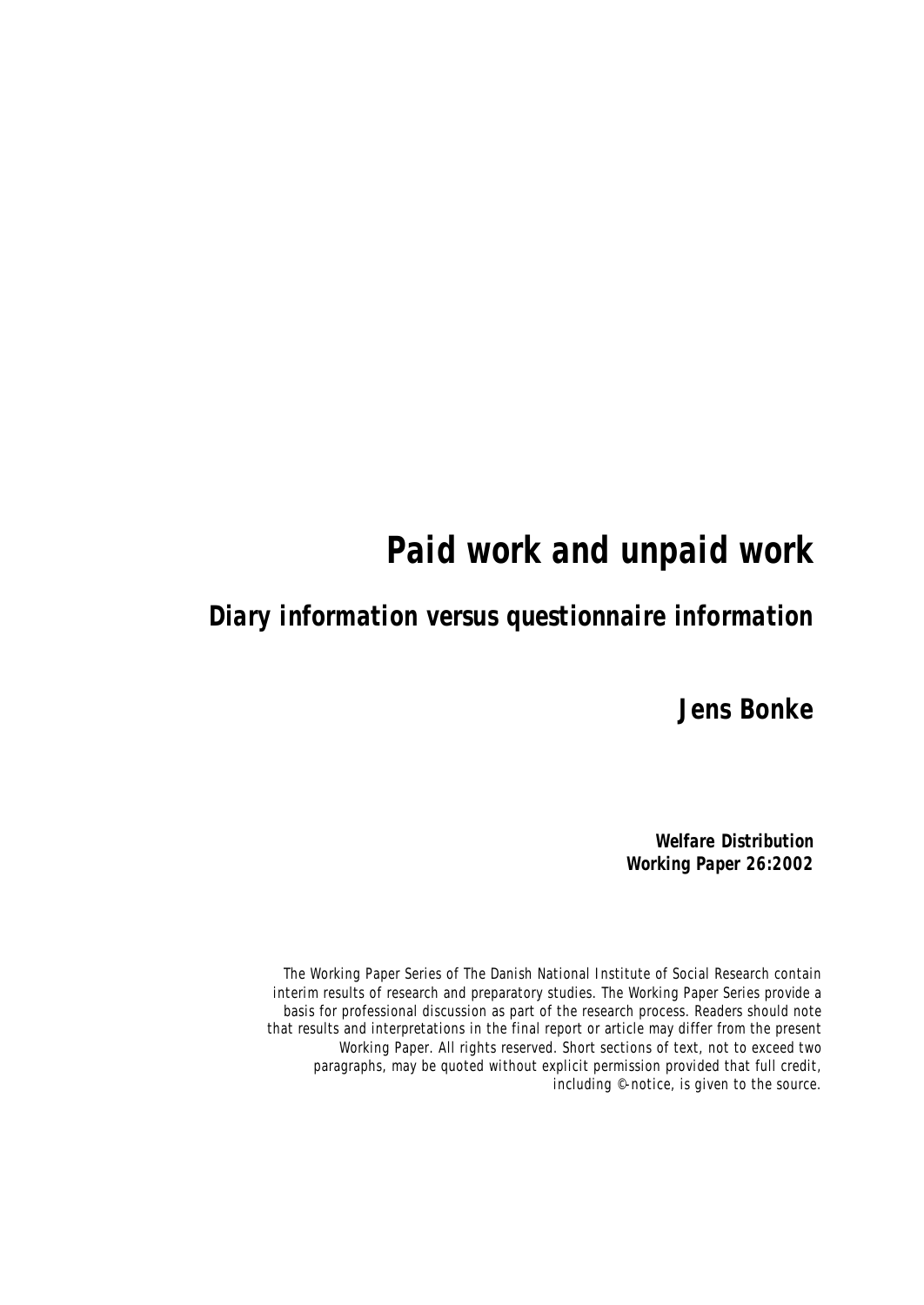#### **Paid work and unpaid work - diary information versus questionnaire information<sup>1</sup>**

#### **Jens Bonke<sup>2</sup>**

October 2002

#### **Abstract**

Time-use information is preferably obtained from diaries, as this method is considered more reliable than information from questionnaires. The diarytechnique seems to be unique in catching the rhythm of every day life and thereby the structuring of work and leisure during a well-defined and memorable period of time. However, there is no a priori reasoning why major differentials at least at an aggregate level should be found by using the two techniques. The purpose of this paper is to test this hypothesis by using the Danish Time Use Survey 2001, where diary information as well as survey-questions are asked about the time spent on paid work and unpaid/household work. The advantage of the latter technique is that it can easily be integrated into surveys. Thus the American National Survey of Families and Households (NSFH) already contains two waves, and a new wave for 2001-2002, which allows for updated American-European time-use comparisons.

#### **JEL: J22, C81**

l

### **Keywords: Time Allocation and Labour Supply, Methodology for Collecting Microeconomic Data**

<sup>&</sup>lt;sup>1</sup> A former version of the paper was presented at International Association of Time Use Research (IATUR), Annual Conference 2002 15-18 October ISEG, Lisbon, Portugal, Session 1A – Cross-National Time Use Analysis 1. The participants there are thanked for helpful comments and critique.

 $2$  The Danish National Institute for Social Research, Herluf Trollesgade 11, DK-1052 Copenhagen, jeb@sfi.dk.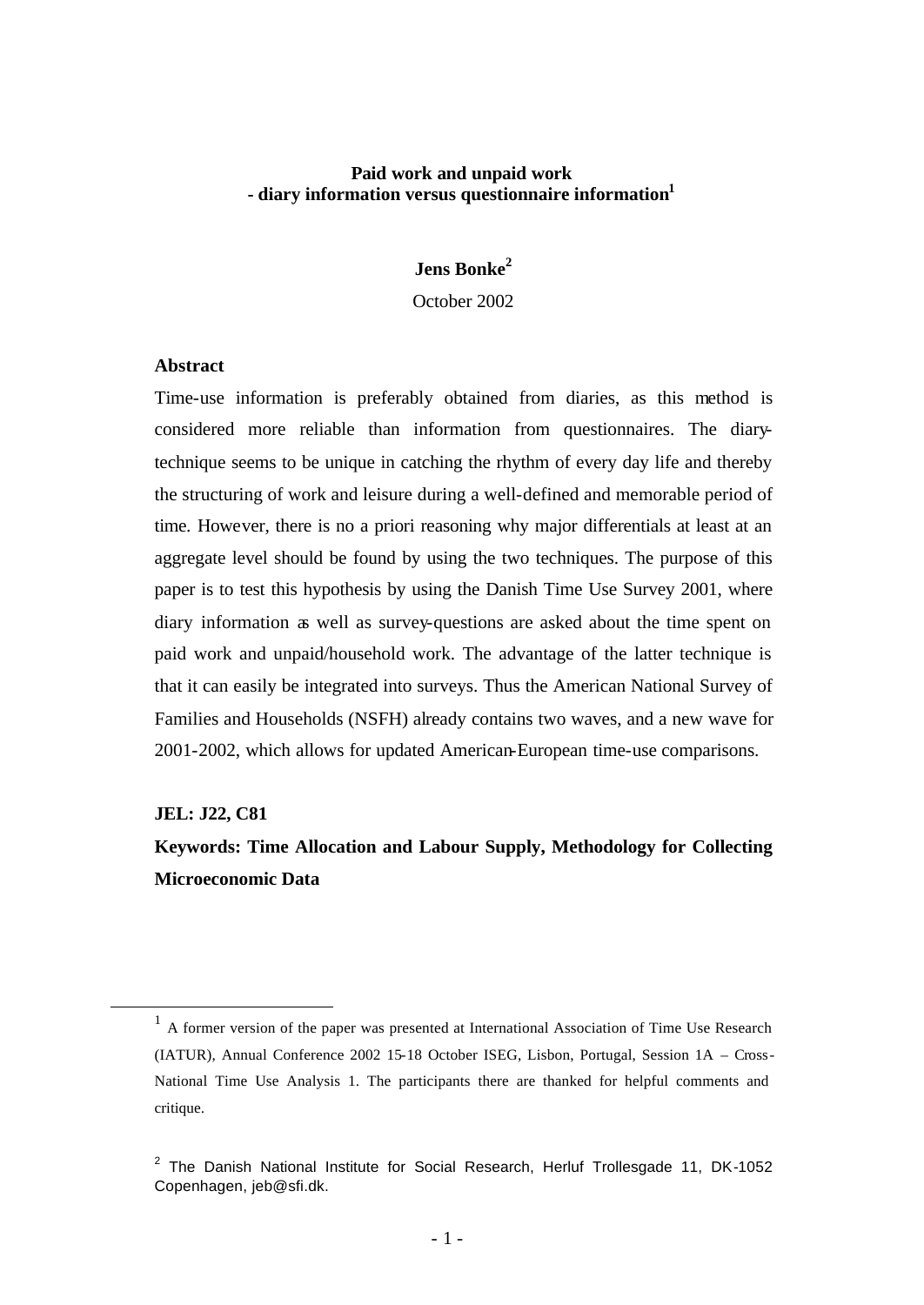#### **I. Introduction**

In the last decades time-use surveys including diaries were performed in most European countries, and more than 16 surveys are ongoing at present or have been finished lately<sup>3</sup>. These data are of great importance for different policy purposes by offering information on peoples structuring of everyday life, i.e. labour supply to the labour market, time spent on household work and participation in leisure activities. Furthermore, the data allow companies and firms to direct their commercial activities on a more firm ground, not to mention that information on time-allocation within the families addresses important gender and caring issues, an area of continuous attention among female movements and politicians dealing with equal opportunities. An important drawback of time-use information is, however, that they are gathered infrequently owing to the high costs involved in this type of data-collection<sup>4</sup>.

The purpose of this paper is to compare time-use information from diaries with similar information from questionnaires to reveal if the method to gather information show significant differences on the level and the distribution of paid work and unpaid/household work. Thus diary information and survey-information are compared by using the Danish Time-Use Survey 2001 in which questions used in the Danish part of the European Community Household Panel and in the American National Survey of Families and Households (NSFH) are included.

#### **II. Available data on paid and unpaid work**

l

Information on paid work usually comes from registers established and maintained by public authorities for policy purposes. Thus public and private employers are obliged to provide data from their payroll accounts about their employees' wages and salaries as well as their number of working hours. The problem with this kind of information is that only paid work is included not the employee's actual work

 $3$ Besides the 16 time-use surveys another 12 are conditional on funding.

<sup>4</sup> In Britain small pre-coded (33-categories) diary-inserts proposed for ordinary surveys are reported to work successfully, as they show similar time-use means at the 10-category level. Britain has now 2k of such diaries from 1995, 2k from 1999, 1.6k from 2001, and plans to collect a whole year sample of 8k in 2003-4. The instrument takes 7-8 minutes to administer and is first of all aimed at filling-in the periods between ordinary diaries (personal information 301002 by Jonathan Gershuny, University of Essex, UK)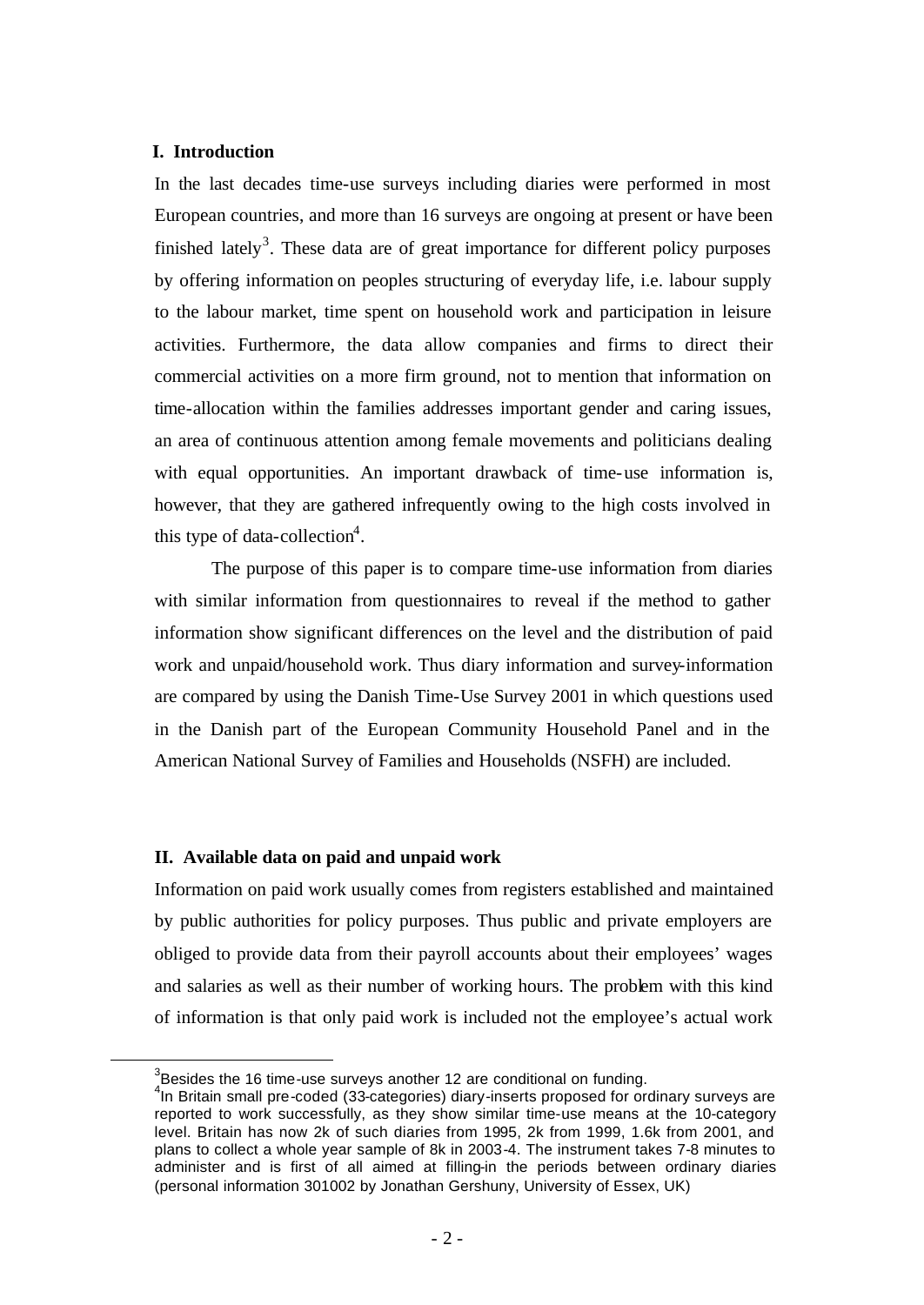time. Furthermore, other characteristics of the employees are to be gathered from other registers, which for most countries only is possible if various security procedures are observed, if at all possiblel. Moreover, employer-reported evidence offers no information on employee's workloads for which reason there is no available information on the distribution of work within the population.

For these reasons, information on paid work is also frequently gathered in most countries by exercising surveys. Here, a sample of people is interviewed face-to-face or by computer-aided techniques about their weekly working hours in primary or secondary work and eventual number of hours overtime. It is disputable if this offers reliable information even if the previous week is referred to. The number of working hours over a seven day period might not be remembered precisely, or the respondent wish to give appreciable replies implying that they report more or less work than they actually do – in both cases creating systematic errors. The definition of work may also vary because the appropriate information is not given or interpreted in the same way by different groups of the population, for which reason random errors may occur.

However, the major drawback for registers, as well as for labour-force surveys, is that only paid work is included leaving unpaid/household work out of consideration. The implication is that investigations of time-allocation are restricted to include only labour market and ordinary socio-economic factors, not the effect of family obligations materialized through unpaid/household work implying different simultaneous allocations of paid and unpaid work.

In most time-use surveys, however, information on paid work as well as on unpaid work is present. Thus, the number of paid working hours derives from questions and diary-information, simultaneously, whereas the number of hours spent on unpaid/household work only emerges from the latter source. It has thus hitherto been possible to make comparisons of the implication of using different paid work information (Carlin & Flood, 1997), while comparing the datacollecting effect on the amount of time spent on household work has so far not been possible. Although alternative information on household work is to be found in surveys, these usually only reveal the proportion of his/her share of this work on a scaling basis, not the exact numbers of hours spent. Additionally, there seems to be a tendency among both partners to "dedicate" more work to the spouse than to themselves, just as non-symmetrical opinions are expressed insofar husbands'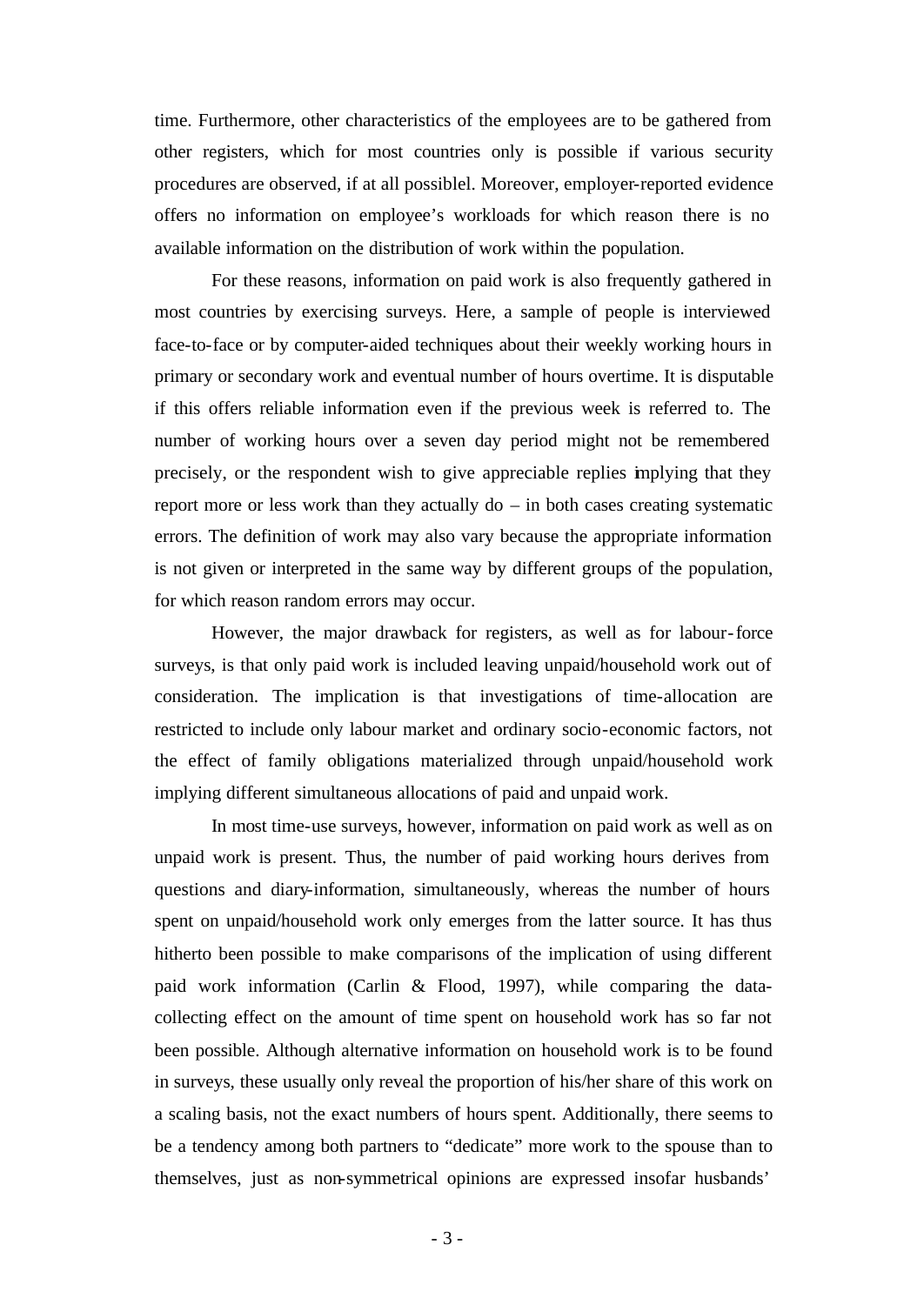dedication to wives are proportionally bigger than wives' dedication to husbands (Bonke, 1997). For that reason such questions seem to express norms more than actual behaviour.

Niemi (1993) also distinguishes between random errors arising from unclear questions, deterioration of the interviewees' motivation or attention and systematic errors depending on the population group, and, finally, measurement errors, i.e. in the understanding of the question, ability to provide information, willingness to cooperate and to give an honest answer.

Information on paid working hours in time-use surveys are adopted following the formulations used in Labour Force Surveys questionnaires, which is in accordance to the recommendations from Eurostat (2000) aimed at making comparisons on different labour market issues exercising different data-sources – European Community Household Panel, Household Expenditure Surveys, etc. In these surveys the questions are about the weekly number of working hours in an ordinary job, in a secondary job and the number of monthly hours spent on overtime. In most countries this information is gathered on an annual basis and international comparisons are therefore possible, and the same applies for analyses of the development in paid work over time – even though LFS's are crosssectional not longitudinal surveys. The drawback is that daily variation in working time, sickness, holidays, etc. are not delimited by using this data-collection technique.

| QUESTIONNAIRE-INFORMATION               | <b>DIARY-INFORMATION</b>                                  |
|-----------------------------------------|-----------------------------------------------------------|
| IP is asked about his/her own paid work | IP and spouse/cohabitant (partner):                       |
| and his/her spouse/cohabitants          | #10-minute intervals of work                              |
| # weekly hours in primary occupation    | #10-minute intervals of commuting                         |
| # overtime hours per month              | 1 weekday and 1 weekend day                               |
| # hours in secondary job per week       | (randomly chosen)                                         |
| # minutes of daily commuting time       | Split sample $(\frac{1}{2}$ spring, $\frac{1}{2}$ autumn) |

Table 1. Paid work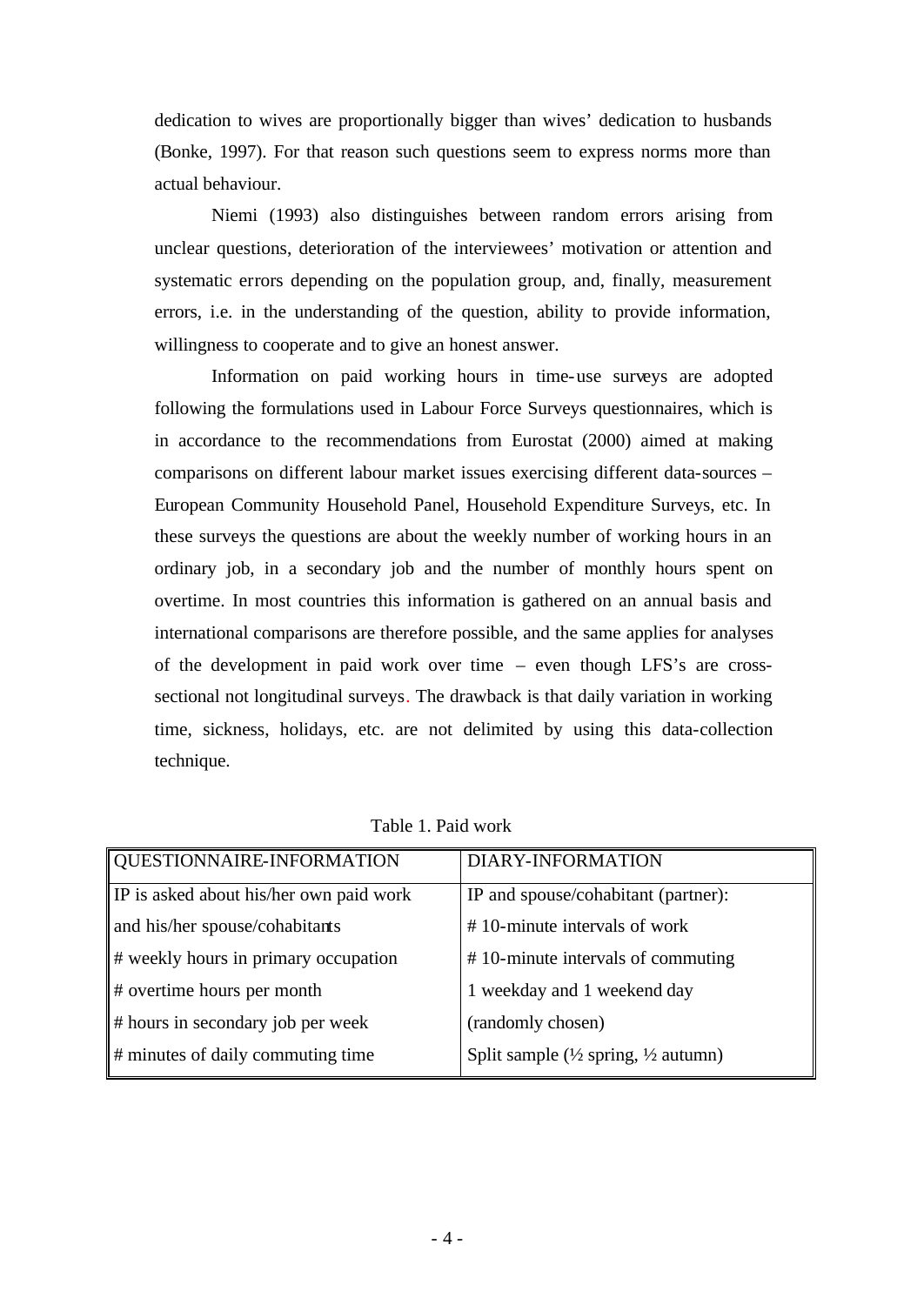| QUESTIONNAIRE-INFORMATION               | DIARY-INFORMATION                                         |
|-----------------------------------------|-----------------------------------------------------------|
| IP is asked about his/her own, his/her  | IP and spouse/cohabitant (partner):                       |
| eventual spouse's/cohabitant's, his/her | #10-minutes intervals of different                        |
| children's and others                   | household activities                                      |
| (1) participation in 9 different        | 1 weekday and 1 weekend day                               |
| household activities and                | (randomly chosen)                                         |
| $(2)$ # hours per week spent on these 9 | Split sample $(\frac{1}{2}$ spring, $\frac{1}{2}$ autumn) |
| activities taken together               |                                                           |

Table 2. Unpaid/household work

In diaries paid work and unpaid work rely on information gathered from 10-minute intervals during a weekday and a weekend day. In the Danish Time-use survey the diary is self-administered as the respondent fills it out either during the present day or ex-post, the method chosen stated in the end of the diary. The diary includes questions on primary activity, secondary activity, a location question and a "with-whom" question, where the first ones are open-ended, the respondent being asked to use his/her own wordings, whereas the "with whom" question is pre-coded giving some optional categories. Following the guidelines from Eurostat (2000), the activities are afterwards coded on a three-digit level by professional coders.

The advantage of time-diary information is first of all that very complex information is provided in a very flexible way. Every moment during the day – sequence - is in focus, treating the respondents equally in respect to time and getting the sequences mutually exclusive, as only one main activity is assigned to one sequence. However, the inclusion of space for secondary activities (which is the case in some diaries) is found to reduce the occurrence of short-term "interruption" activities, which otherwise are registered as main activities (Kitteroed, 2001). Furthermore, diaries filled out the present day are more reliable than retrospective diaries (Robinson, 1985), just as the day referred to influences the quality of the information, as "typical" weekdays are found to become less reliable than "atypical" weekend days (Kalton, 1985). The major drawback concerning the diary method is, however, that not all weekdays are recorded for every respondent in most time-use surveys, which is why a weighting procedure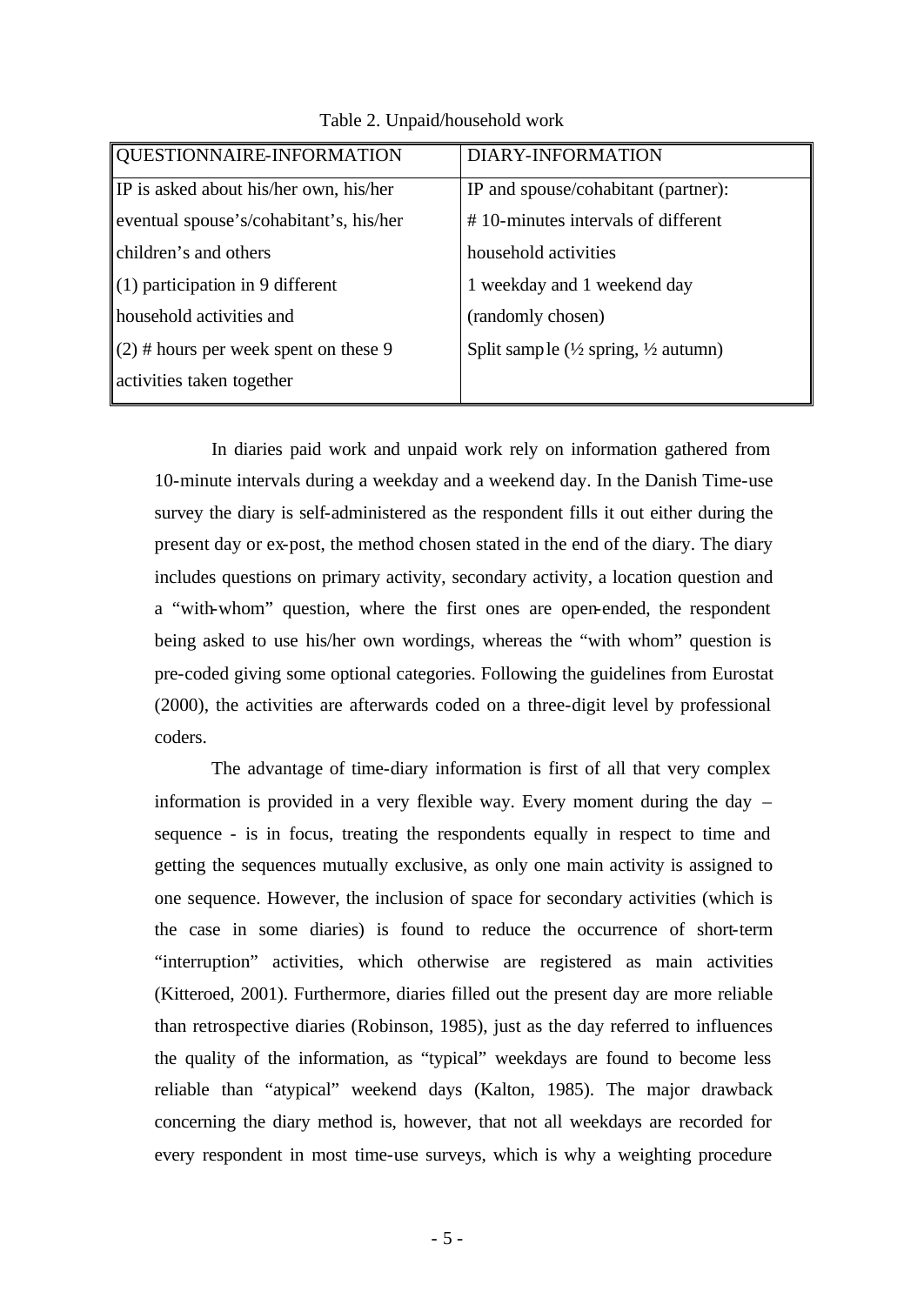calculating "synthetic" weeks has to be applied (see below) to take the weekly variations into consideration.

In the Danish time-use questionnaire information on household work was also gathered. Thus the respondent was asked about the different household members' - adults and children - participation in 9 explicitly mentioned tasks shopping, visiting public offices etc., food preparation, washing up and table clearing, cleaning, washing, gardening, repair & maintenance and bringing and collecting children - and the aggregated time they spent on these tasks. The definition of household work is in agreement with the practice in other time-use surveys and follows the recommendations for future European time-use surveys (Eurostat, 1997).

It is the respondent who fills out the questionnaire, therefore, information on spouses and child(ren)'s household work will rely on her/his information. A comparison between two Swedish studies (Qvortrup, 1994) shows, however, that there is no significant difference in the workload or in the distribution of the workload between girls and boys, whether the parents or the children themselves give the information. We will investigate here *If information given on the spouses time-use is reliable* too.

Furthermore, use of a questionnaire (and not a diary) means that household work is measured as a given number of hours per week and refers to an ordinary week. For comparative reasons the diary concludes with a question about how normal the interview-day was – rather normal, rather un-normal – and only replies of the first category are taken into consideration here.

The most important argument for utilizing questions in the Danish Time-Use Survey is that this allows for comparisons with corresponding diaryinformation<sup>5</sup>. In case no differentials appear concerning the average and the variation in time spent on household work, the questionnaire technique offers a cheaper way of gathering overall time-use information, and, thereby, the opportunity to include these questions in future surveys. In the European Community Household Panel (ECHP), which is a panel-survey conducted since

l

 $<sup>5</sup>$  In Finland the Labour Force Survey for the year 1979 included a time-use study/diary</sup> allowing for a similar simultaneous comparison. However, only time spent on paid work was conducted by both techniques (Niemi, 1993). Press & Townsley (1998) make an inquiry about simultaneous information on unpaid work the absence of which enforces themselves to use more sophisticated methods - a tobit-model - to solve the comparison problem.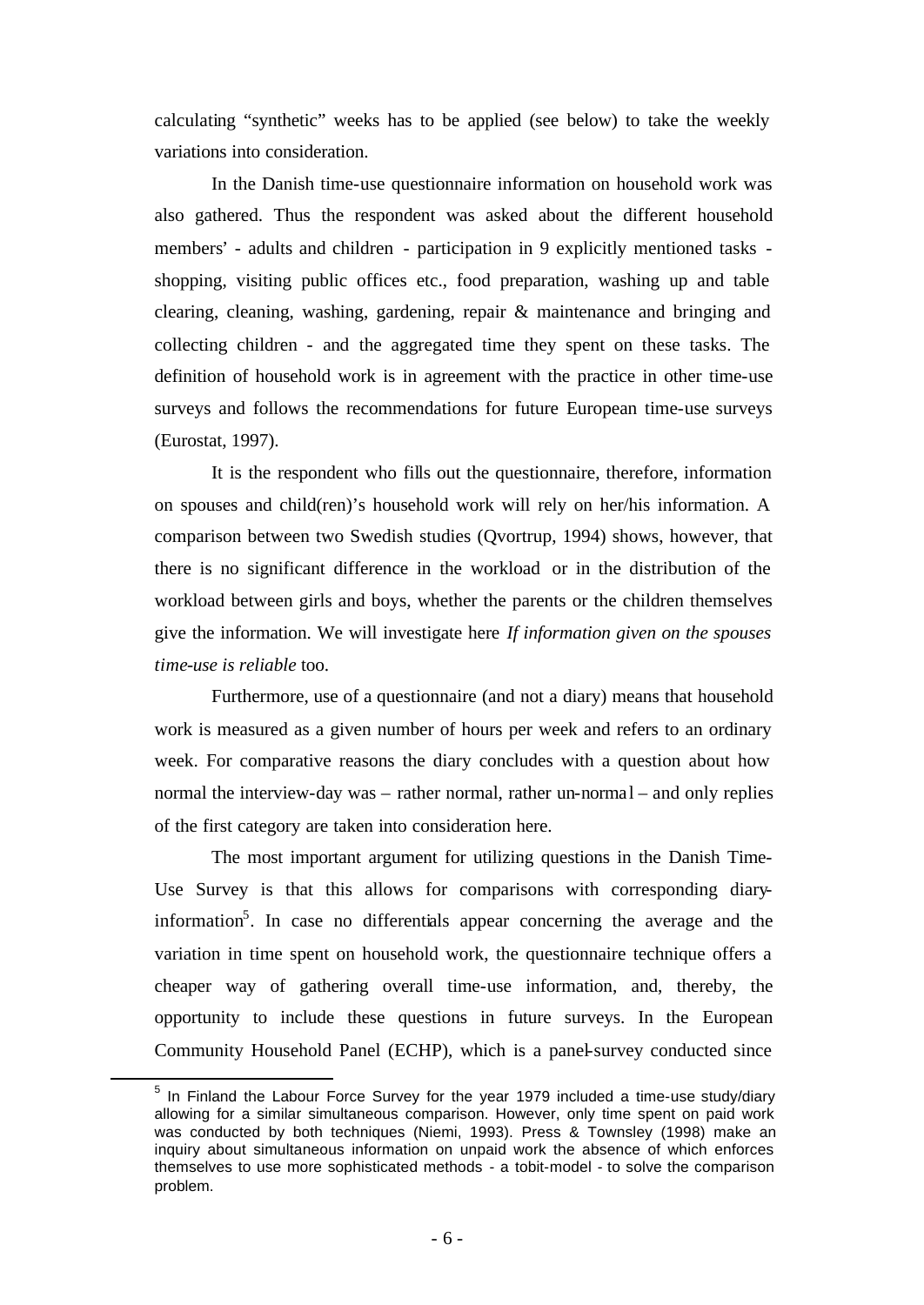1994 in most European Countries including all 16+ years-old household members, the two above-mentioned questions have already been included in the 1994 and 1998-waves for Denmark. Also the American National Survey of Families and Households (NSFH) includes questions on household work for the years 1987-88 and 1992-94, and in the on-going 2001-2002 surveys. Here the respondents have to reply on time spent (on a weekly basis) on nine different household tasks – preparing meals, washing dishes and cleaning up after meals, cleaning house, outdoor and other household maintenance task, shopping for groceries and other household goods, washing, ironing, mending, paying bills and keeping financial records, automobile maintenance and repair and driving other household members to work, school, or other activities – which in comparison with the corresponding Danish questions only vary slightly. The household members refer to the respondent her-/himself, the husband/wife, others under age 19 or 19 years and above. The implication is that time spent on household work by Americans become comparable to time spent by Danes, because of the parallel information techniques used.

The two different time-use indicators derived from the Danish time-use survey questionnaire and diaries, respectively, are to be *tested concerning differentials in overall averages and variations*. If questionnaire information is called (QI) and diary information (DI) the dependent variable becomes:

$$
DIFF = QI - DI,
$$

where DI is calculated as group information by estimating "synthetic" workweek volumes: each group is weighed to get the same distribution of days of the week.

For obvious reasons the variation of the DI-information becomes much greater than the variation of the QI-information, whereas the mean differentials in time spent on paid work and unpaid work are more difficult to predict. Robinson (1985) and Gershuny & Robinson (1994) argue that more paid work is registered by exercising the questionnaire technique than the diary technique because informal breaks - private telephone calls, rests, socializing with colleagues, etc. – are more prone to appear in the latter than in the former technique, and what is more decisive, sickness and holidays are straightforward information in diaries, whereas these phenomena require separate questions in questionnaires. On the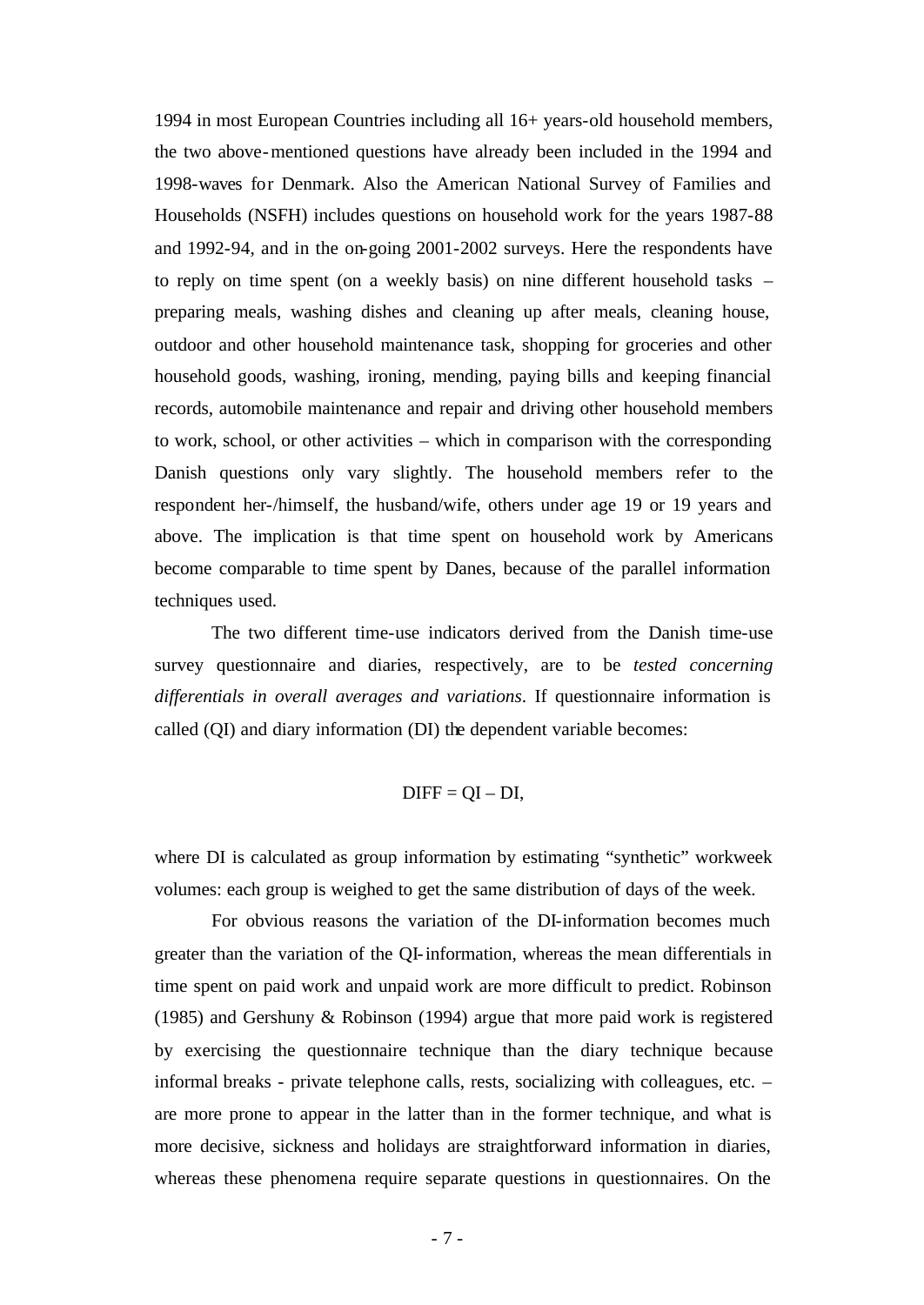other hand most diaries include primary activities as well as secondary activities leaving the latter category for short-term activities and the former for more thorough activities, see Kitteroed (2001). If only primary activities are referred to this might reduce the paid work differentials to be found between the two techniques.

The same argument for using only primary activities in diaries when comparing the amount of time spent on household work with the findings from questionnaires is assumed to hold. However, even in this case it seems to be an open-ended question which of the two data-collection techniques may contribute most to average time spent on household work<sup>6</sup>.

#### **III. Analyses**

#### *Paid work*

l

The relationship between the calculated number of hours in the diary and in the questionnaire is the central issue to be addressed. That is, if the time spent on the labour market differs significantly on an aggregate level and/or the distribution of time in different dimensions varies, there might not be complete substitution between the two sources and the results of analyses thus depend on the dataset applied.

Table 3 shows that less time is devoted to paid work when information relies on questionnaires than on diaries. However, the differential is very modest amounting to only minus 1 minute or 4 per cent of the information given by the survey.

 $6$  Press & Townsley (1998) find significant differentials in the amount of unpaid work comparing data from the National Survey of Families and Households and the American' Use of Time, respectively. Unfortunately, they do not investigate why this happens, as their aim is to analyse why gender differentials in what they call over-reporting, i.e. DIFF, appear.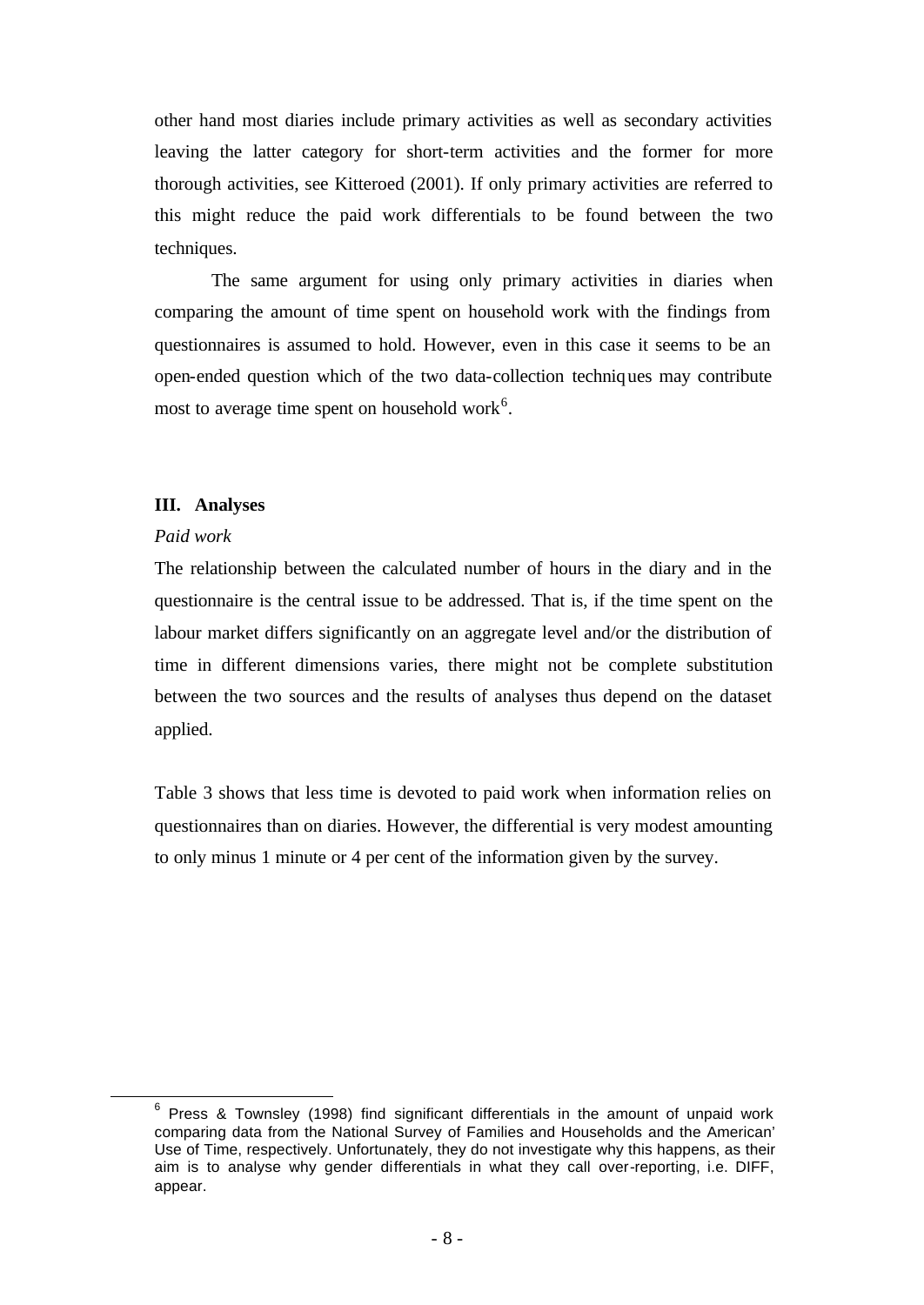| <b>QUESTIONNAIRE</b> | N:   | <b>GROUP</b>   | DIFF. (QI-DI) |           |
|----------------------|------|----------------|---------------|-----------|
| <b>INFORMATION</b>   |      | <b>AVERAGE</b> |               |           |
|                      |      | Hours per week |               | Per cent  |
| 0 hours              | 1093 |                | $-7.48$       | $\ddotsc$ |
| $1-19$ hours         | 30   | 11.30          | $-12.01$      | $-106$    |
| $20-24$ hours        | 37   | 21.30          | $-3.51$       | $-16$     |
| $25-29$ hours        | 65   | 26.80          | 1.01          | 4         |
| 30-34 hours          | 143  | 31.44          | 2.33          | 7         |
| 35-39 hours          | 1004 | 36.96          | 3.73          | 10        |
| 40-44 hours          | 134  | 40.88          | 2.95          | 7         |
| $45-49$ hours        | 108  | 46.26          | 8.05          | 17        |
| 50-hours             | 124  | 59.65          | 13.30         | 22        |
|                      |      |                |               |           |
| Overall average      | 2738 | 22.77          | $-0.85$       | 4         |

Table 3. Paid-work comparisons by workload categories

Note: DI, only primary activities

Another finding is that the distribution of paid work varies according to the level of this work. For 0-working people the actual number of hours worked is around 8, which may be due to the routing in the survey, which does not allow self-categorized unemployed and non-employed people to have primary jobs. The interesting finding is thus the discrepancy (DIFF) between the declared number of hours (QI) and the actual number of hours (DI) of ordinary working people. Here we find a significant increase of DIFF from minus 12 hours to plus 13 hours a week indicating that people with a small labour supply actually work more hours than they report and for people with a great labour supply the actual number of hours is smaller than what they report. Relative deviances give the same results (table 3), i.e. splitting up into women and men a gendered pattern appears with a more pronounced relationship for women than for men (3.98x-19.02 and 2.99x-8.68, respectively). This is in accordance to the findings of Robinson & Gershuny (1994) who in a similar methodological investigation found that short-term involvement in paid work takes a shorter time when measured by survey questions than by diary entries, and the opposite holds true for long-term involvement.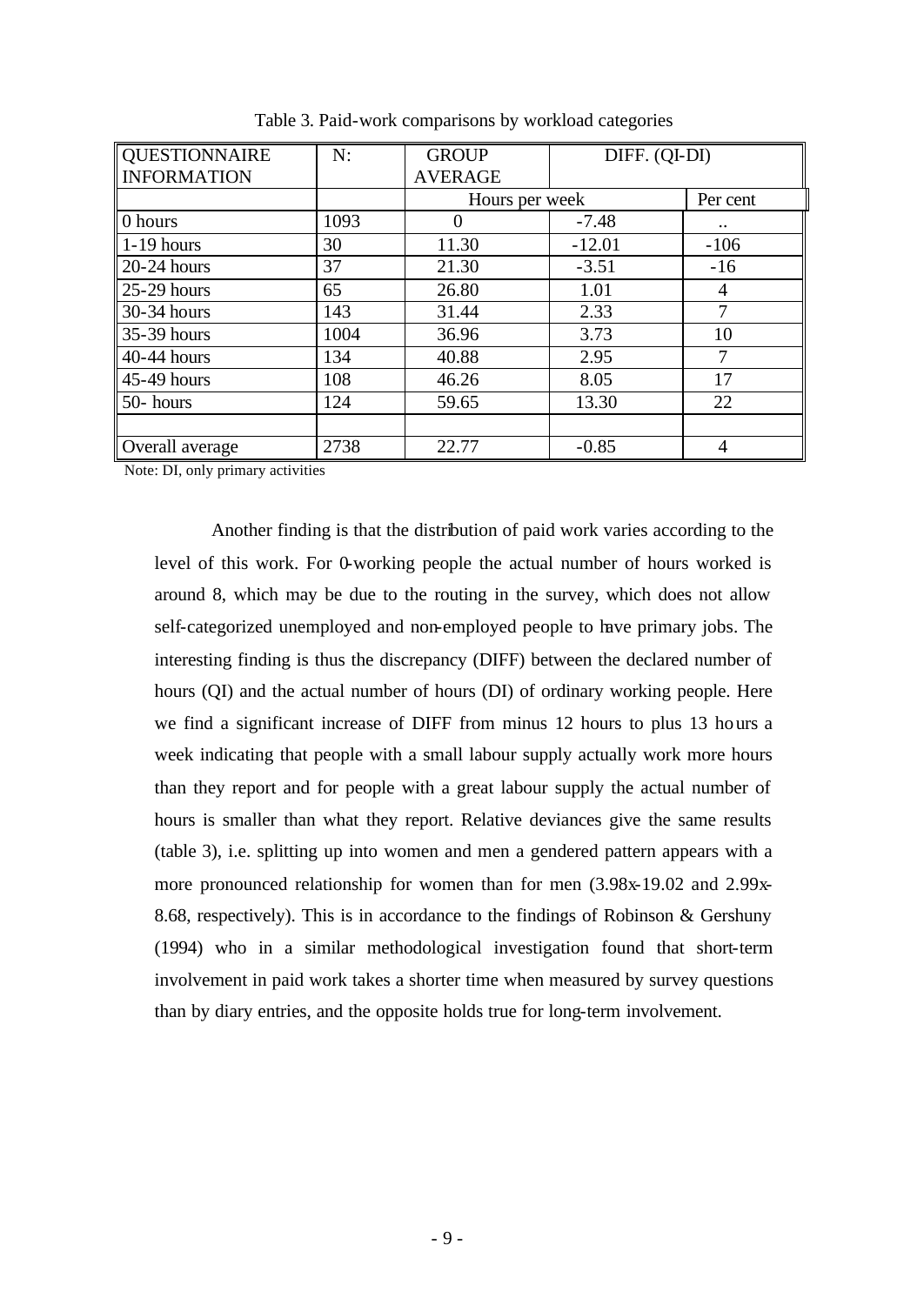| <b>QUESTIONNAIRE</b>      | N:  | <b>GROUP</b>   | DIFF. (QI-DI) |                |
|---------------------------|-----|----------------|---------------|----------------|
| <b>INFORMATION</b>        |     | <b>AVERAGE</b> |               |                |
|                           |     | Hours per week |               | Per            |
|                           |     |                |               | cent           |
| 16-19 years               | 234 | 7.53           |               | $-48$          |
|                           |     |                | 3.62          |                |
| $20-24$ years             | 286 | 17.80          | 0.51          | 3              |
| $25-29$ years             | 362 | 25.34          | 0.04          | $\overline{0}$ |
| 30-34 years               | 236 | 31.11          | 2.13          | $\overline{7}$ |
| 35-39 years               | 279 | 30.23          | 1.67          | 6              |
| $\overline{40}$ -44 years | 248 | 32.65          | 0.42          | $\mathbf{1}$   |
| 45-49 years               | 262 | 31.21          | 0.84          | 3              |
| 50-54 years               | 232 | 29.08          |               | $-15$          |
|                           |     |                | 4.27          |                |
| 55-59 years               | 214 | 25.81          |               | $-8$           |
|                           |     |                | 2.15          |                |
| $60-64$ years             | 175 | 9.04           |               | $-14$          |
|                           |     |                | 1.27          |                |
| $65-69$ years             | 130 | 2.92           |               |                |
|                           |     |                | 3.29          | 113            |
| 70-74 years               | 61  | 0.00           |               |                |
|                           |     |                | 2.73          |                |

Table 4. Paid-work comparisons by age

Note: DI, only primary activities

The age of the respondent also influences the outcome of using diaries versus questionnaires on the issue of time spent on paid work (table 4). There is thus a tendency towards an underestimation of working hours with older people being the most unrealistic and younger people being more accurate about their working hours – excluding teenagers who also under-evaluate significantly. Furthermore, men report less paid work than women, if the information derives from questionnaires relative to diaries, which is similar to the findings of Niemi (1993), who found that women significantly over-evaluate the hours worked on the labour market whereas no differential was found for men. A plausible explanation is that men have more flexible jobs and do not care so much about the number of working hours for which reason their judgements become more unreliable. Thus it is probable that men count work-periods less accurately and find work less demanding than do women, who more often have fixed working hours, more responsibilities for the family and more time devoted to domestic work.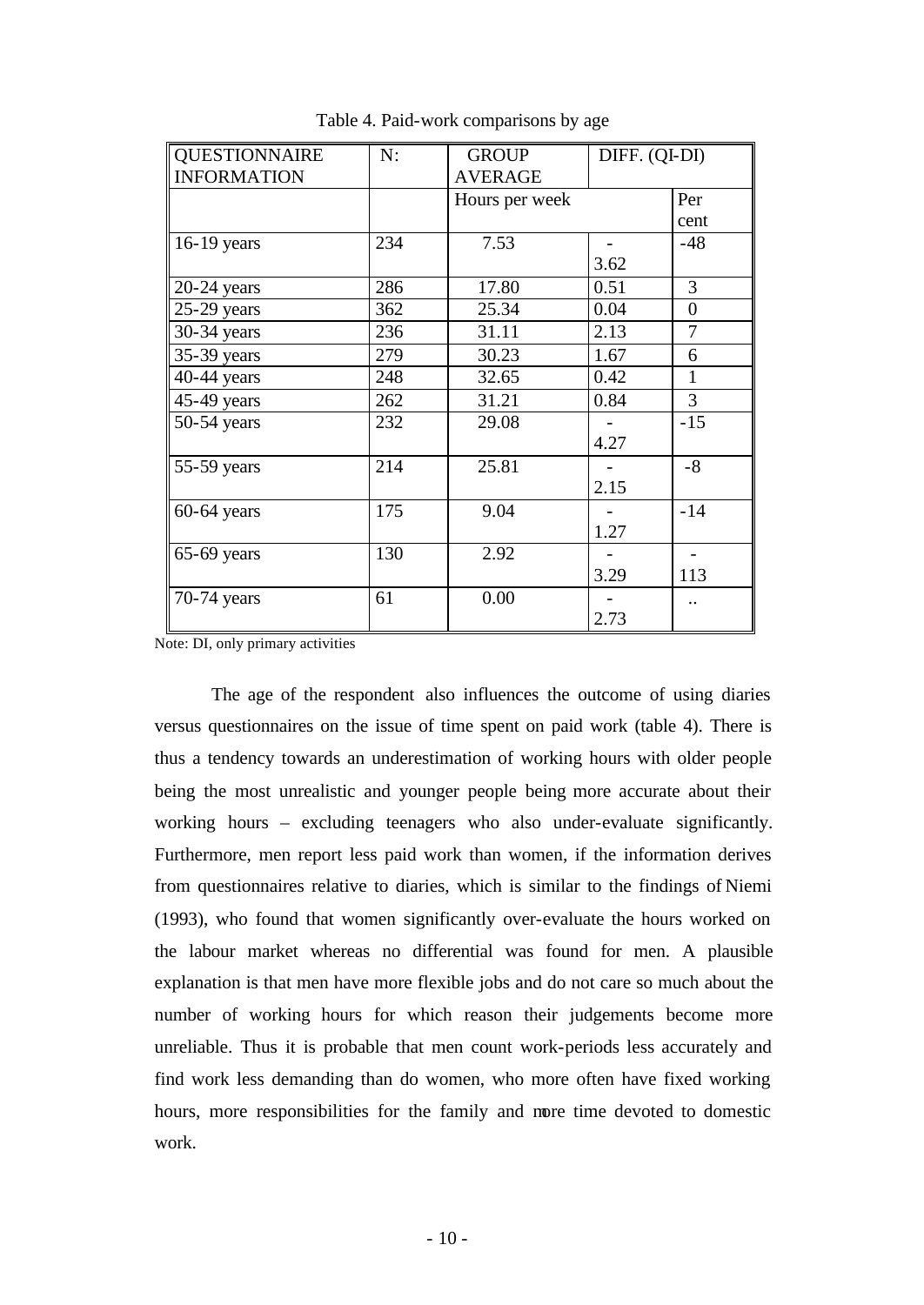Another investigation (Niemi, 1983; 1990) finds that also occupation matters for the discrepancy in time spent on paid work, civil service workers and self-employed reporting much more in the questionnaires than in diaries, relative to ordinary workers. If and how this might contribute to the findings here making women more reliable than men in giving information about the numbers of hours spent on paid work is an open-ended question.

| <b>QUESTIONNAIRE</b> | N:   | <b>GROUP</b>   | DIFF. (QI-DI) |       |
|----------------------|------|----------------|---------------|-------|
| <b>INFORMATION</b>   |      | <b>AVERAGE</b> |               |       |
|                      |      | Hours per week |               | Per   |
|                      |      |                |               | cent  |
| Women                | 1412 | 20.56          |               | $-()$ |
|                      |      |                | 0.06          |       |
| Men                  | 1326 | 25.13          |               | -8    |
|                      |      |                | 1.95          |       |

Table 5. Paid-work comparisons by sex

Note: DI, only primary activities

#### *Unpaid/household work*

Relative to paid work time spent on unpaid/household work is constituted by several short lasting episodes which might make it difficult to aggregate accurately in questionnaires for which reason diary information a priori might be a more reliable measurement. Furthermore, the retrospective character of survey information implies more uncertainty, which is why most studies assign more reliability to diary-information than to questionnaire-information, see Niemi (1993), Marini & Shelton (1993) and Press & Townsley (1998).

The size of the differential in unpaid work between the two methods exercised is shown in table 6. In accordance to most others findings the questionnaire approach gives less reported household work than the diary approach. Where the first method implies an overall average of 12.3 hours of work the latter implies 19.6 hours of work during a week.

The variations in terms of standard errors of these figures cannot be measured because of the estimation procedure, but aggregated differentials can be demonstrated for relevant socio-economic variables.

Firstly, a minor gender gap is found in reported household work, men's question-naire information being closer to their diary information than is the case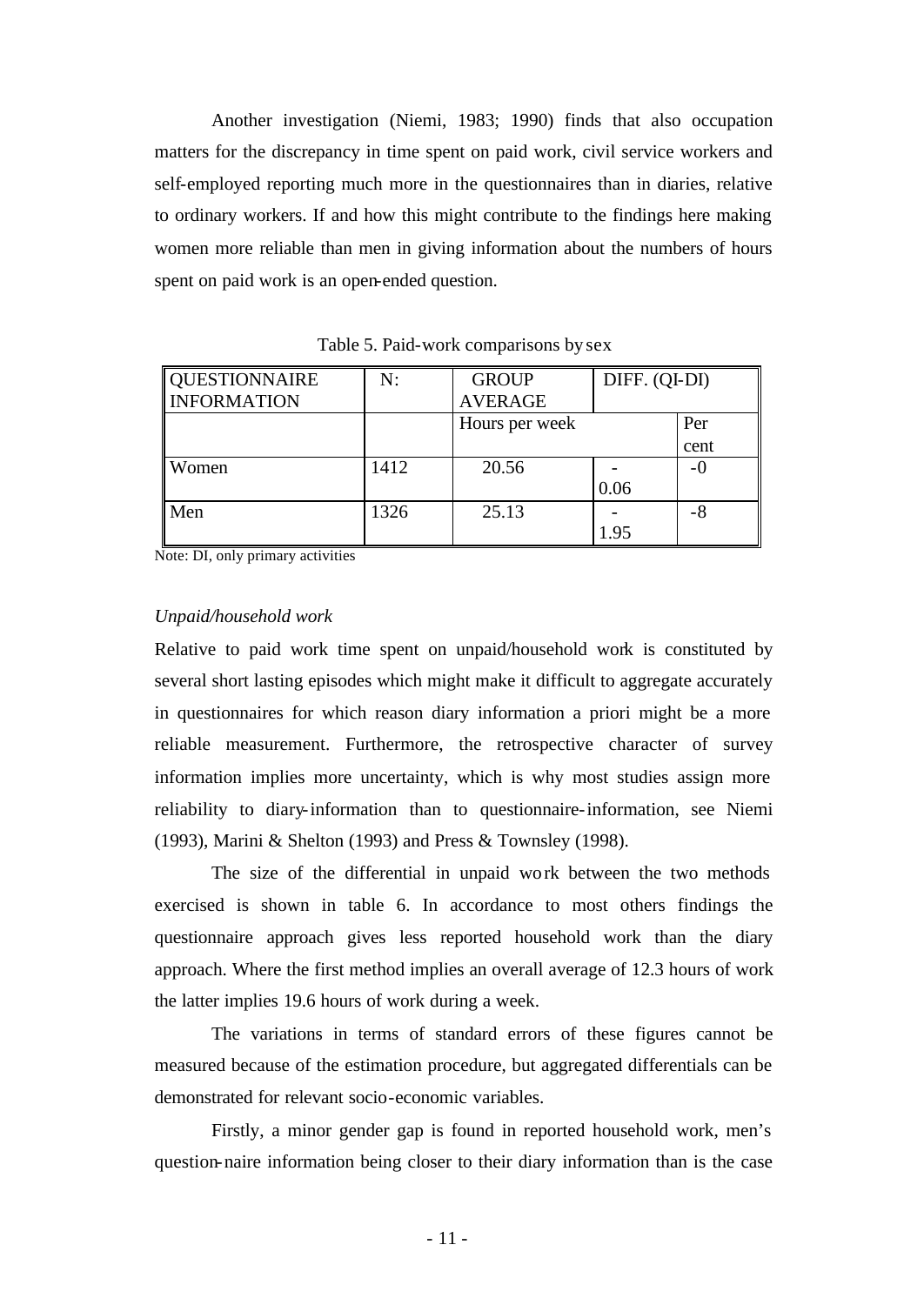for women. Where men "only" underreport 6.5 hours a week, women underreport 7.7 hours a week (table 8). However, if the differentials are measured as relative deviances, women are more accurate than men in reporting hours spent on household work, i.e. 52 per cent relatively to 66 per cent. There is thus no strong evidence of a gender bias in the measurement of household work. This is because on the one hand women are expected to have more information and dedicate more attention to this work and thereby become more accurate in their judgement of hours worked, and, on the other hand, that women spent more time on domestic work than do men, the implication being that women become more unrealistic about their work supply (Press & Townsley, 1998). The latter explanation is partly confirmed in table 6, where the relative deviances – the percentage differentials are found to decrease up to 30-34 hours, after which the level increases among the very domestically active. However, in absolute terms the tendency is much more moderate, as a labour supply up to 24 hours a week is equal to overestimates of 5- 10 hours, and 25+ hours per week begin with a small deviance leading to the biggest differential among the 40+ working people, i.e. the 0-hours left out of consideration.

| <b>QUESTIONNAIRE</b> | N:   | <b>GROUP</b>   | DIFF. (QI-DI) |             |
|----------------------|------|----------------|---------------|-------------|
| <b>INFORMATION</b>   |      | <b>AVERAGE</b> |               |             |
|                      |      | Hours per week |               | Per cent    |
| 0 hours              | 33   | 0.00           | $-15.62$      | $\bullet$ . |
| $0-4$ hours          | 506  | 2.61           | $-9.71$       | $-372$      |
| 5-9 hours            | 602  | 6.51           | $-9.55$       | $-147$      |
| $10-14$ hours        | 683  | 11.44          | $-8.32$       | $-73$       |
| 15-19 hours          | 268  | 15.60          | $-5.79$       | $-37$       |
| 20-24 hours          | 331  | 20.50          | $-5.06$       | $-25$       |
| 25-29 hours          | 111  | 26.32          | $-3.32$       | $-13$       |
| 30-34 hours          | 86   | 30.01          | 1.78          | 6           |
| 35-39 hours          | 45   | 35.62          | 5.47          | 15          |
| 40- hours            | 48   | 47.54          | 16.21         | 34          |
|                      |      |                |               |             |
| Overall average      | 2713 | 12.31          | $-7.25$       | $-59$       |

Table 6. Unpaid/household-work comparisons by workload categories

Note: DI, only primary activities

The differentials found are more pronounced for women than for men (the curve-linear relationships are .54 $x^2$ –2.48x–8.04 and .51 $x^2$ -1.71x-6.73, respecti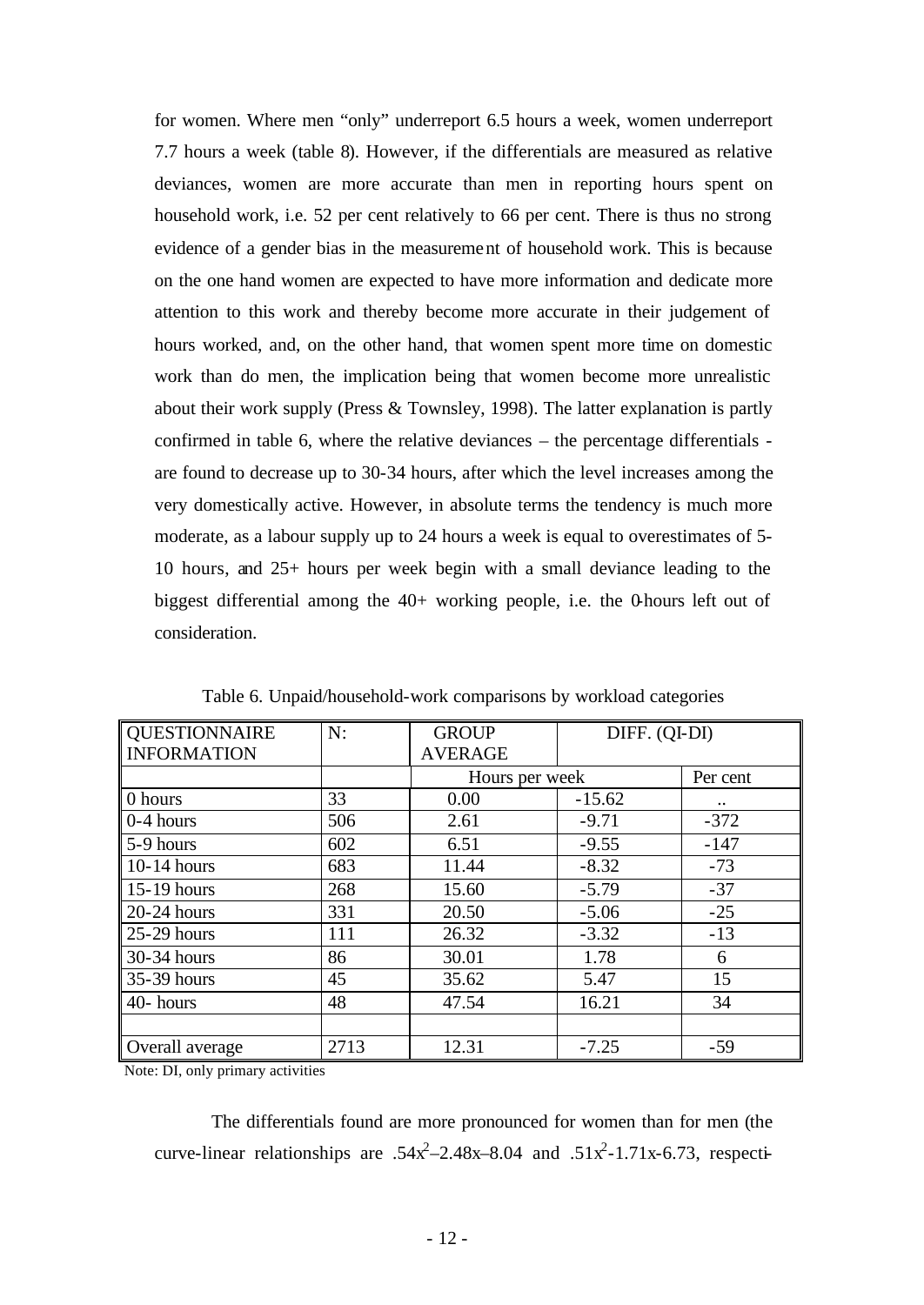vely) when leaving 0-hours respondents out of consideration.

Also gender attitudes are supposed to influence the differentials found between questionnaire and diary information. Press & Townsley (1998), who confirm this thesis, argue that such attitudes are correlated with age and education, as "more educated and younger husbands are likely to feel the pressure to do more housework and/or over-report their housework contributions" (p.192), while for younger women egalitarian attitudes and norms together with paid work on equal terms with men imply more accurate judgements than among older women. The age-correlation is confirmed in table 7, which shows that under-estimation is lower among younger persons than among older persons in absolute terms as well as in relative terms, the deviances being moderate in both cases.

| <b>QUESTIONNAIRE</b> | N:  | <b>GROUP</b>   | DIFF. (QI-DI) |       |
|----------------------|-----|----------------|---------------|-------|
| <b>INFORMATION</b>   |     | <b>AVERAGE</b> |               |       |
|                      |     | Hours per week |               | Per   |
|                      |     |                |               | cent  |
| 16-19 years          | 231 | 3.94           | $-6.04$       |       |
|                      |     |                |               | 153   |
| $20-24$ years        | 285 | 8.21           | $-4.77$       | $-58$ |
| $25-29$ years        | 359 | 11.32          | $-4.19$       | $-37$ |
| 30-34 years          | 234 | 14.71          | $-5.87$       | $-40$ |
| 35-39 years          | 279 | 15.60          | $-6.41$       | $-41$ |
| 40-44 years          | 247 | 15.04          | $-7.84$       | $-52$ |
| 45-49 years          | 257 | 12.78          | $-9.35$       | $-73$ |
| 50-54 years          | 232 | 13.02          | $-7.12$       | $-55$ |
| 55-59 years          | 211 | 12.54          | $-8.68$       | $-69$ |
| $60-64$ years        | 172 | 15.00          | $-9.44$       | $-63$ |
| $65-69$ years        | 127 | 15.74          |               | $-67$ |
|                      |     |                | 10.58         |       |
| 70-74 years          | 60  | 15.58          | $-9.24$       | $-59$ |

Table 7. Unpaid/household-work comparisons by age

Note: DI, only primary activities

Finally, the presence of children also affects the reporting pattern, with mothers under-reporting less than fathers in relative terms, whereas no differential appears in absolute terms (table 8). Press & Townsley (1998) also find that women over-report relatively to men, and argue that this is because the social expectations are still gender specific in the way that mothers are obliged to take more care of the family than the fathers.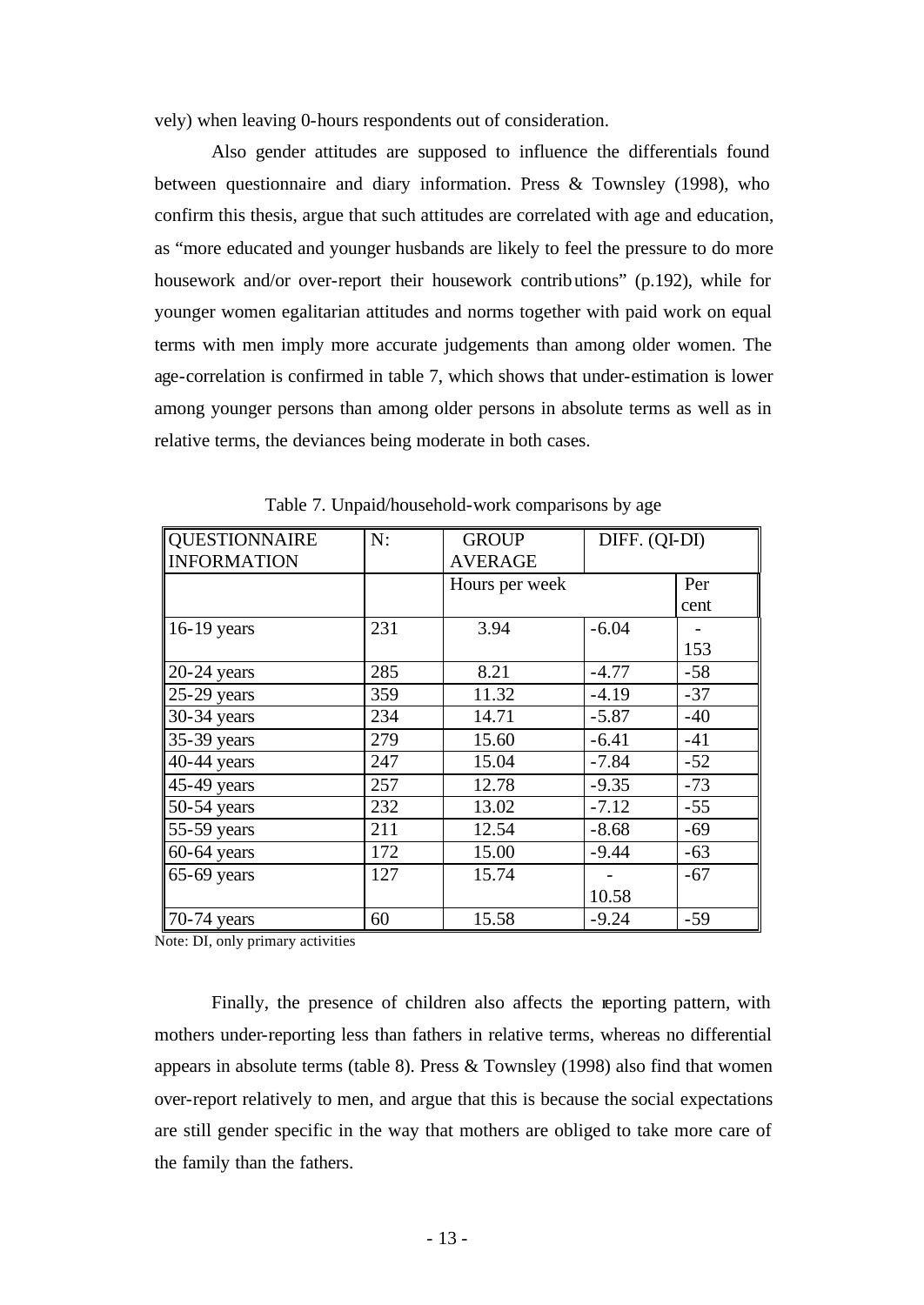| <b>QUESTIONNAIRE</b> | N:   | <b>GROUP</b>   | DIFF. (QI-DI) |       |
|----------------------|------|----------------|---------------|-------|
| <b>INFORMATION</b>   |      | <b>AVERAGE</b> |               |       |
|                      |      | Hours per week |               | Per   |
|                      |      |                |               | cent  |
| Women                | 1395 | 14.72          |               | $-52$ |
|                      |      |                | 7.68          |       |
| - with children      | 536  | 19.37          |               | $-35$ |
|                      |      |                | 6.81          |       |
| - without children   | 859  | 11.81          |               | $-72$ |
|                      |      |                | 8.45          |       |
| Men                  | 1318 | 9.77           |               | $-66$ |
|                      |      |                | 6.47          |       |
| - with children      | 416  | 11.70          |               | $-60$ |
|                      |      |                | 7.06          |       |
| - without children   | 902  | 8.88           |               | $-70$ |
|                      |      |                | 6.24          |       |

Table 8 Unpaid/household-work comparisons by sex

Note: only primary activities

#### *Cross-partner information on work*

From the methodological literature we know that information on peoples behaviour depends on who reports. That is, if the respondent is interviewed about own behaviour the information might *ceteris paribus* become more reliable than information obtained by other persons being spouses or children. Second-hand knowledge thus relies on registrations as well as on expectations and norms, which in the case of paid work might appear as a mixture of the time the spouse actually is away from home and the time the spouse wishes to spend together with him/her. Information on the amount of unpaid work performed by the husband and/or the wife is also supposed to depend on whether the respondent is referring to themselves or their spouse.

|                       | <b>RESPONDENT:</b> |                 |  |  |
|-----------------------|--------------------|-----------------|--|--|
|                       | Husband            | Wife $(N=1066)$ |  |  |
|                       | $(N=1078)$         |                 |  |  |
|                       | Hours per week     |                 |  |  |
| Paid work             |                    |                 |  |  |
| Husband               | 27.97              | 28.72           |  |  |
| Wife                  | 23.96              | 24.10           |  |  |
| Unpaid/household work |                    |                 |  |  |
| Husband               | 10.75              | 10.82           |  |  |
| Wife                  | 16.28              | 16.92           |  |  |

Table 9. Cross-partner information on paid work in questionnaires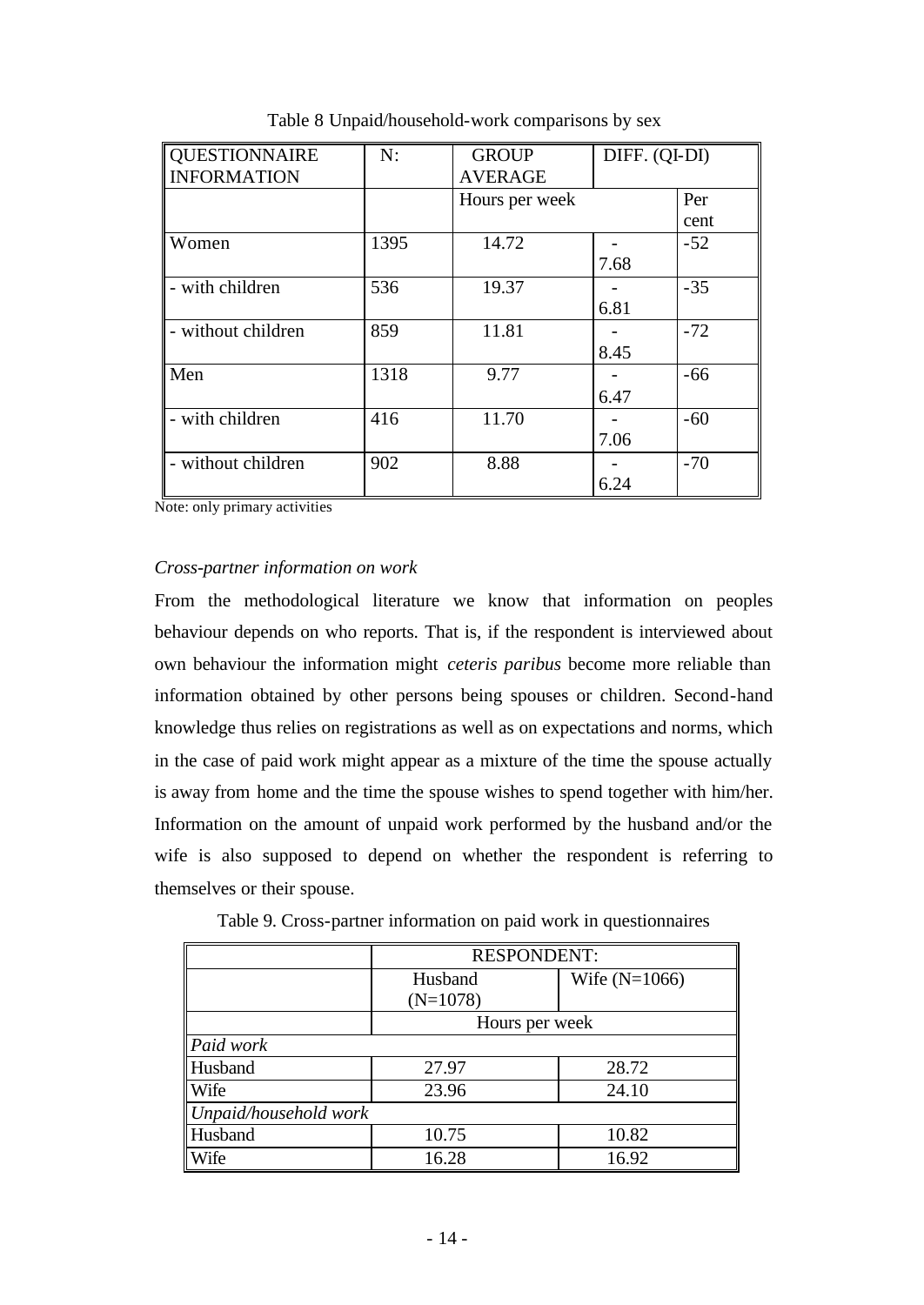In the Danish time-use survey, however, no cross-partner discrepancies about time spent on paid work and unpaid work is found, regardless of whether the wife or the husband is the respondent (table 9). It is not possible to conclude if this conceals diverging effects, but it raises the question if data-collections can do with fewer respondents if cross-partner information is included.

#### **Conclusion**

There seems to be an agreement among researchers that diary information on time use is more reliable than questionnaire-based information. Attitudes and norms are assumed to influence the information people give in questionnaires, whereas the consecutive structure of a diary properly leaves out this kind of measurement error. Unfortunately, the diary method is much more expensive to employ than ordinary questionnaires for which reason the latter is the most frequently applied information source when gathering information on paid work, the Labour Force Surveys being a prominent example. On the other hand information on unpaid work usually rely on diaries and thus appear seldom and infrequently.

In the Danish time-use survey information on paid work as well as on unpaid work is gathered for the first time by employing diaries and questionnaires concurrently to test if the two techniques are equally appropriate for delivering data for comparative time-allocation research purposes.

The conclusion to be drawn is that information on paid work on the general level does not depend on the measurement technique applied, whereas questionnaire informa tion on unpaid work highly underestimates the time spent on this activity one explanation being that many short-term tasks are involved. The variations for both kind of work are strongly dependent on the measurement technique. This holds for the labour supply, where people reporting many hours of paid work over-evaluate the actual number of hours worked, and people reporting only a small number of hours worked, on the contrary, under-evaluate their contribution to the labour market. For unpaid work the same pattern appears, if controlling for the general under-evaluation of this work, i.e. the higher reported contribution to the household production the more under-evaluation is found (figure 1). The consequence is that the slopes of the "diary"-curves are less steep than those of the "Questionnaire"-curves, and the former more equal to each other than the latter.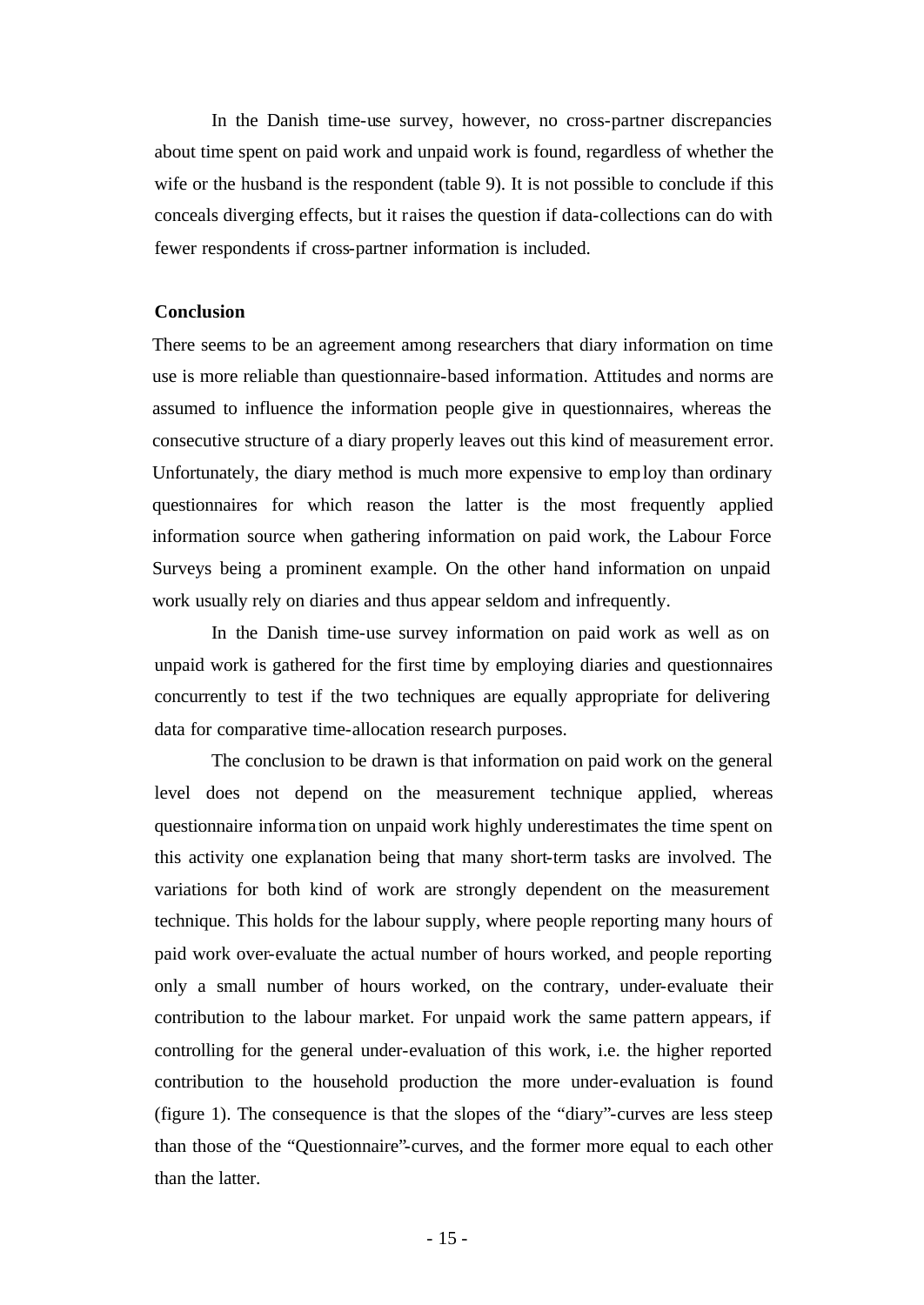

Figure 1. Paid- and unpaid-work comparison by workload according to hour categories<sup>1</sup>

 $1$ pw-QI: 6.55x–2.22, R<sup>2</sup>.97. pw -DI: 3.89x+10.09, R<sup>2</sup>.91. hw-QI: 5.01x-7.92, R<sup>2</sup>.98. hw -DI: 2.19x+10.98, R<sup>2</sup>.92.





 $1$ pw-QI: -.99x<sup>2</sup>+11.58x-1.51, R<sup>2</sup>.94. pw -DI: -.89x<sup>2</sup>+10.57x+.70, R<sup>2</sup>.91. pw-QI: -.14x<sup>2</sup>+3.06x+8.10, R<sup>2</sup>.86. pw -DI: -.14x<sup>2</sup>+2.56x+3.89, R<sup>2</sup>.70.

The age of the respondent also influences the discrepancies between reported and actual time spent on household production, as a u-shaped relationship is found more pronounced for questionnaire information than for diaryinformation. For paid work, however, no differentials are found among age groups applying the two techniques, i.e. in both cases very marked u-shapes appear (figure 2).

Finally, men underestimate the time spent on unpaid work more frequently than women, and fathers more than mothers, while no significant gender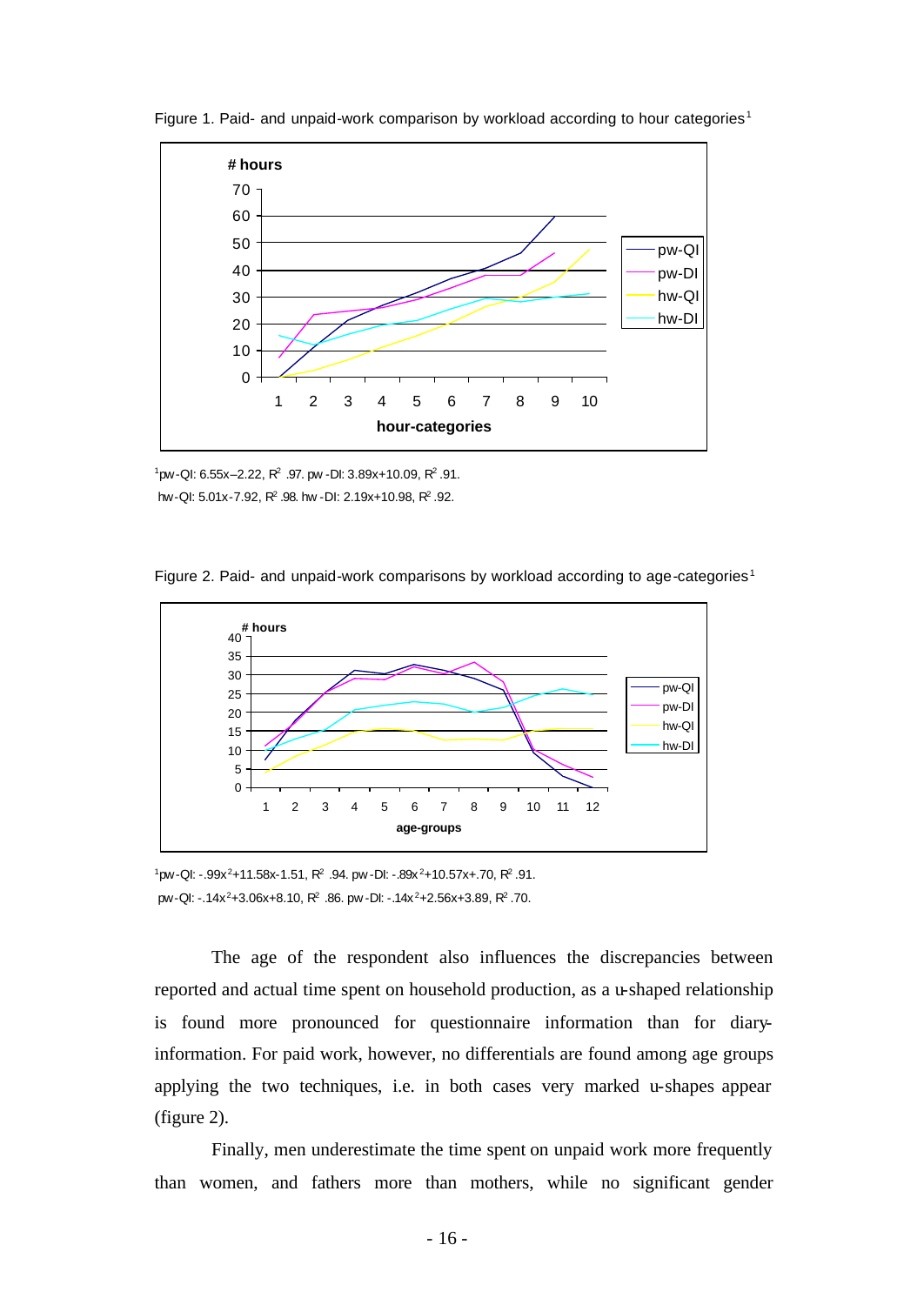differential appears concerning the estimation of paid work (figure 3).



Figure 3 Paid- and unpaid-work comparisons by sex

The conclusion therefore is that it matters if questionnaires or diaries are used when measuring time spent on paid and unpaid work. However, as the relative positions of the different categories are changed only in a few cases, structural analyses on questionnaire-based data on time-use are feasible and reliable even though the relationships may become too easy to prove statistically. The implication is that even though these analyses might be done with caution, they allow for more comparative time-allocation research and the inclusion of time-use questions in different surveys, whereas descriptive statistics about the distribution of time within different populations still have to rely exclusively on diary-information.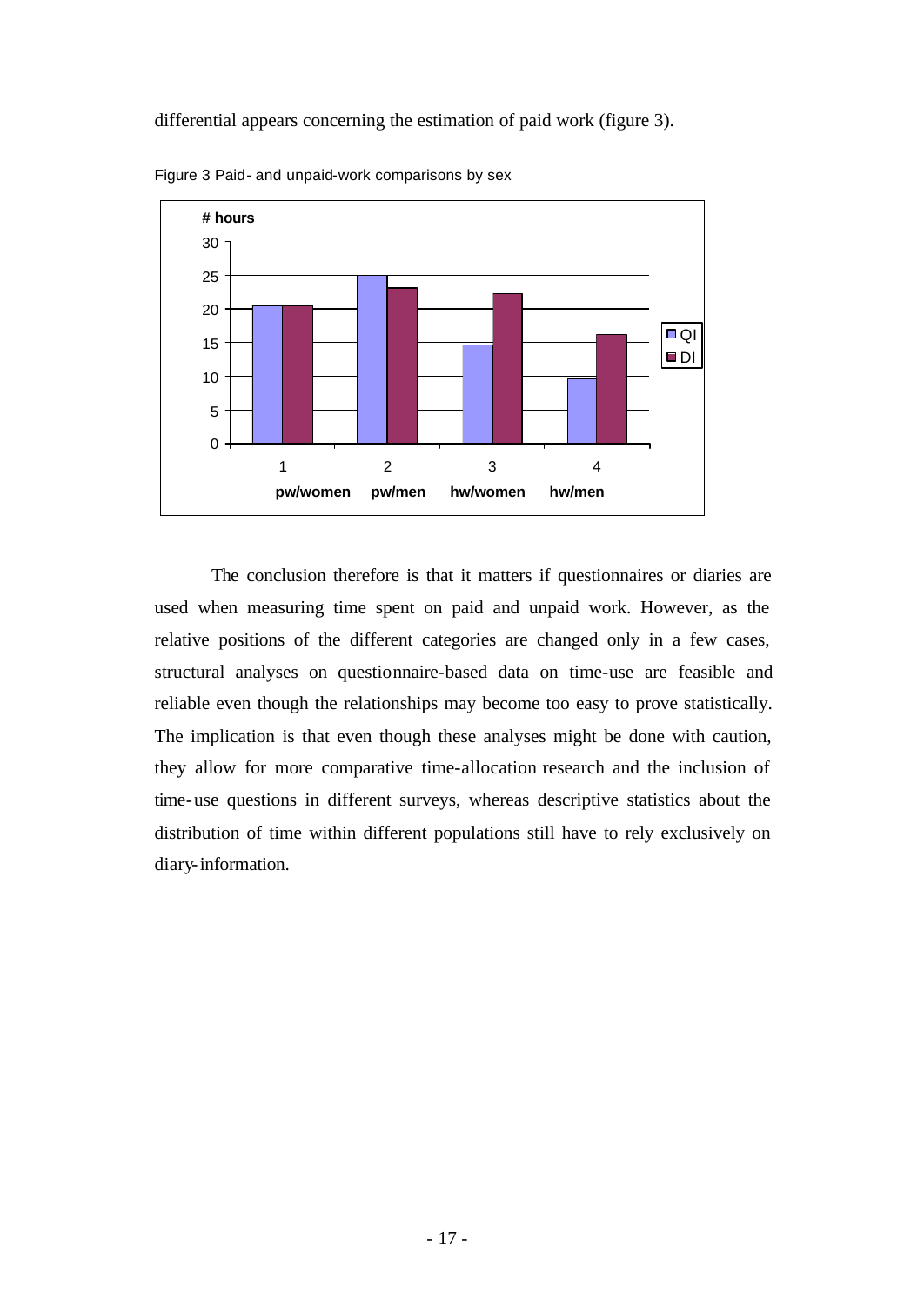#### **References**

Bateson, N (1984) Data construction in social surveys. Contemporary *Social Research Series*: 10. Allen & Unwin. London.

Bonke, J. (1997). *Living Conditions in Denmark* (in Danish). Statistics Denmark and The Danish National Institute of Social Research. Carlin, P.S. & L. Flood (1997). Do children affect the labour supply of Swedish men?. *Labour Economics* 4,2.

Eurostat (2000). *Guidelines on Harmonised European Time Use Surveys*. European Commission & Eurostat. Luxembourg.

Gershuny, J. & Robinson, J.P. (1994). Measuring hours of paid work: time-diary vs. estimate questions. *Bulletin of Labor Statistics*. ILO, Geneva.

Kalton, G. (1985). Sample design issues in time diary studies. In *Time, Goods and Well-Being*, Juster, F.T. & Stafford, F.P. (eds.). pp. 93-112. Institute for Social Research. University of Michigan. Ann Arbor, MI.

Kitteroed, R.H. (2001). Does the recording of parallel activities in Time Use Diaries affect the way people report their main activities? Social Indicators Research, vol. 56(2), pp. 145-178.

Marini, M.M. & Shelton, B.A. (1993). Measuring Household Work: Recent Experience in the United States. *Social Science Research*. 22, pp. 361-382.

Niemi, I. (1983). Systematic Bias in Hours Worked? *Statistical Review* 4, pp. 326- 330.

Niemi, I. (1990). *Measuring work activities and hours worked*. International Labour Office Workshop on Household Surveys of Labour Force for Eastern and Central Europe. Geneva.